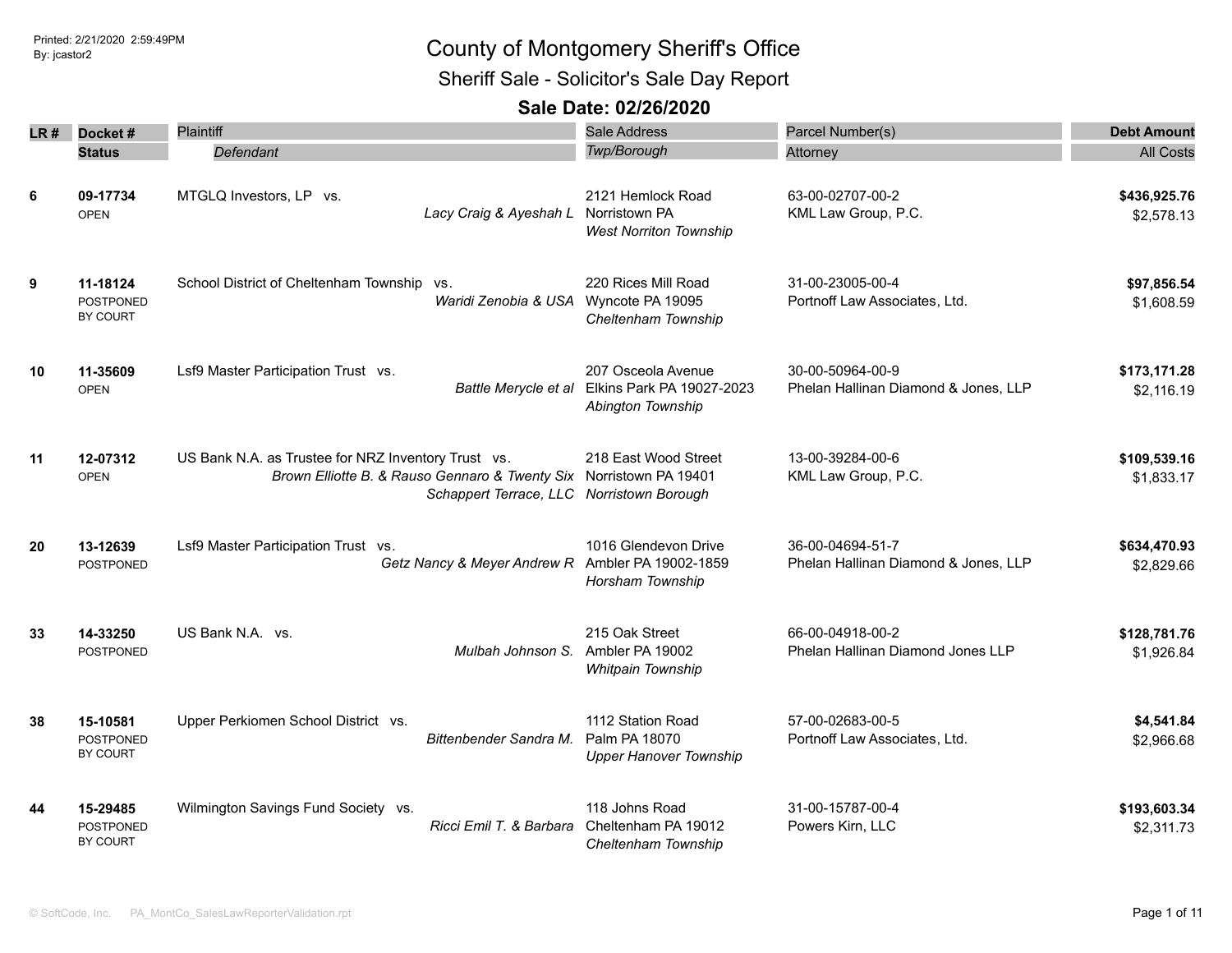Sheriff Sale - Solicitor's Sale Day Report

| LR # | Docket#                                           | Plaintiff                                                                                                       | Sale Address<br>Twp/Borough                                                   | Parcel Number(s)                                         | <b>Debt Amount</b>         |
|------|---------------------------------------------------|-----------------------------------------------------------------------------------------------------------------|-------------------------------------------------------------------------------|----------------------------------------------------------|----------------------------|
|      | <b>Status</b>                                     | Defendant                                                                                                       |                                                                               | Attorney                                                 | <b>All Costs</b>           |
| 45   | 16-00798<br><b>POSTPONED</b><br>BY COURT          | Wells Fargo Bank, N.A. vs.<br>Ackridge, Vernon D.                                                               | 8124 Hawthorne Lane<br>Cheltenham PA 19012<br>Cheltenham Township             | 31-00-13825-00-4<br>Powers Kirn, LLC                     | \$95,559.60<br>\$2,672.30  |
| 52   | 16-10643<br><b>OPEN</b>                           | MTGLQ Investors, L.P. vs.<br>Gailey Jacquelin                                                                   | 160 Greenwood Avenue<br>Ambler PA 19002<br>Ambler Borough                     | 01-00-01813-00-4<br>Hladik Onorato & Federman, LLP       | \$214,177.07<br>\$2,149.81 |
| 54   | 16-13608<br><b>POSTPONED</b>                      | U.S. Bank National Association vs.<br>Randel William H & Hell Linda M aka Showaker Linda<br>M aka Linda         | 105 Gerstley Road<br>Hatboro PA 19040<br>Horsham Township                     | 36-00-04642-00-2<br>Manley Deas Kochalski, LLC           | \$264,623.74<br>\$2,608.80 |
| 63   | 16-24254<br><b>OPEN</b>                           | Specialized Loan Servicing, LLC vs.<br>Ariyamitr Bringkop & Saniva AKA Saniya & Inoa,                           | 1869 Willow Avenue<br>Willow Grove PA 19090<br>Mery Luz Upper Dublin Township | 54-00-17011-00-8<br>KML Law Group, P. C.                 | \$142,554.09<br>\$2,264.07 |
| 64   | 16-25255<br><b>BANKRUPTCY</b><br><b>POSTPONED</b> | HSBC Bank USA vs.<br>James Cecil S. & Robin A                                                                   | 414 Ace Circle<br>Harleysville PA 19438-2175<br>Lower Salford Township        | 50-00-00021-03-7<br>Phelan Hallinan Diamond & Jones, LLP | \$872,779.12<br>\$1,982.12 |
| 66   | 16-26410<br><b>POSTPONED</b>                      | Wilmington Savings Fund Society, FSB vs.<br>Baumann Tracy L a/k/a Bauman Tracy L & Baumann<br>Robert W. (Dec'd) | 415 West Eighth Street<br>Lansdale PA 19446<br>Lansdale Borough               | 11-00-04620-00-4<br>Mattleman, Weinroth & Miller, P.C.   | \$198,013.22<br>\$1,941.51 |
| 69   | 16-28052<br><b>POSTPONED</b>                      | Wilmington Trust National Association vs.<br>Baker April J & Thomas R                                           | 1144 Morgan Hill Drive<br>Pennsburg PA 18073<br><b>Upper Hanover Township</b> | 57-00-01006-17-2<br>KML Law Group, P.C.                  | \$449,722.80<br>\$1,786.49 |
| 70   | 16-29492<br><b>OPEN</b>                           | U.S. Bank N.A. vs.<br>Williams Yolanda S                                                                        | 714 Middleton Place<br>Eagleville PA 19403<br><b>West Norriton Township</b>   | 63-00-05210-73-9<br>KML Law Group, P. C.                 | \$68,489.05<br>\$1,685.51  |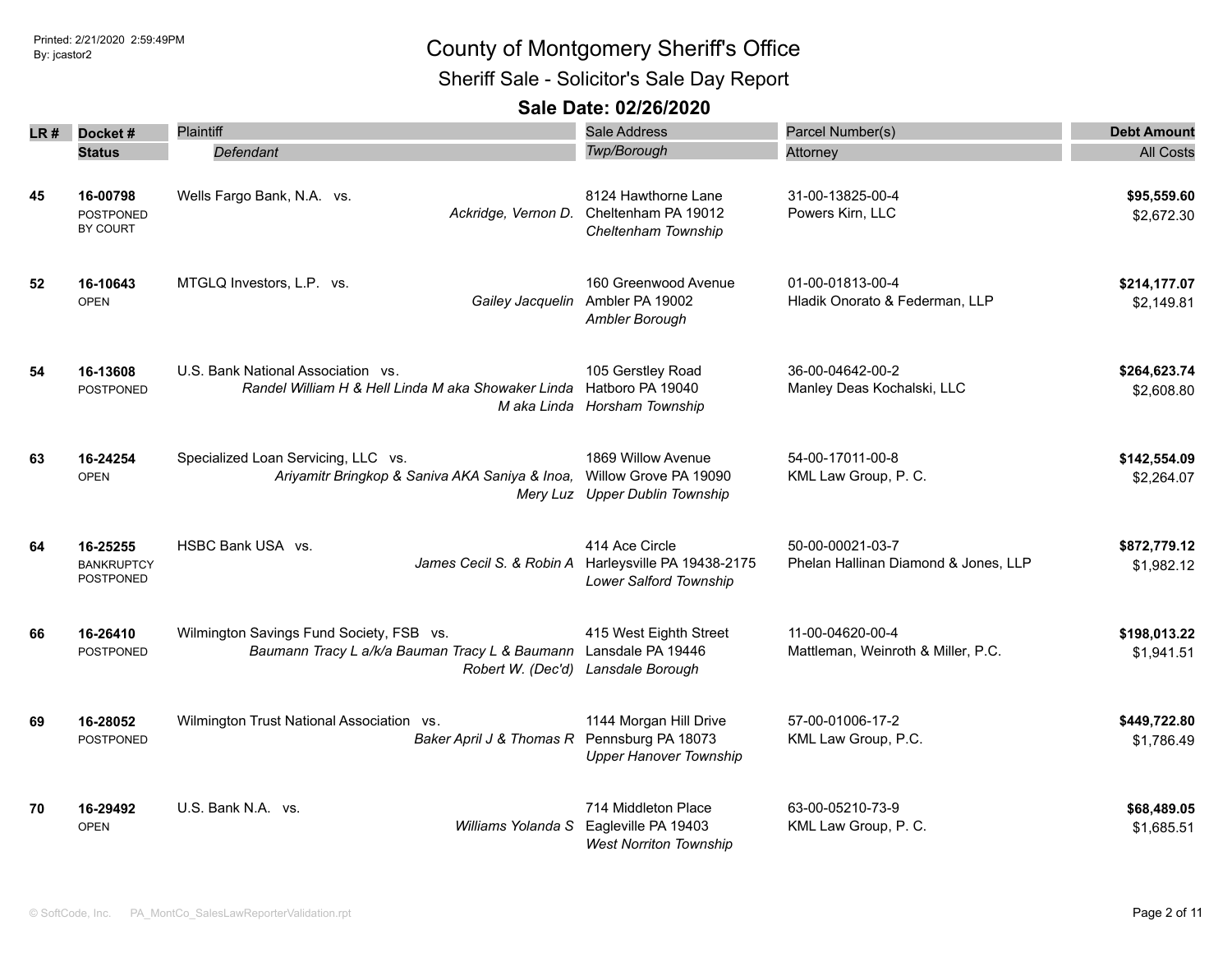Sheriff Sale - Solicitor's Sale Day Report

| LR # | Docket#                      | Plaintiff                                                                      | Sale Address                                                                                | Parcel Number(s)                                         | <b>Debt Amount</b>         |
|------|------------------------------|--------------------------------------------------------------------------------|---------------------------------------------------------------------------------------------|----------------------------------------------------------|----------------------------|
|      | <b>Status</b>                | Defendant                                                                      | Twp/Borough                                                                                 | Attorney                                                 | <b>All Costs</b>           |
| 71   | 17-00646<br><b>POSTPONED</b> | Bank of America, N.A. vs.<br>Stevens Louis B aka Louis & Kim D                 | 122 Annabel Road<br>North Wales PA 19454<br><b>Montgomery Township</b>                      | 46-00-00009-05-3<br>KML Law Group, P. C.                 | \$755,921.60<br>\$1,931.72 |
| 75   | 17-06530<br><b>OPEN</b>      | PHH Mortgage Corporation vs.<br>Finer Shari L.                                 | 1011 Barr Lane<br>Gladwyne PA 19035<br><b>Lower Merion Township</b>                         | 40-00-04164-00-8<br>McCabe, Weisberg & Conway, P. C.     | \$350,080.29<br>\$2,007.22 |
| 76   | 17-07634<br><b>POSTPONED</b> | Carrington Mortgage Services, LLC vs.<br>Xibos Augustus W. and Diana           | 400 West Glenside Avenue<br>Glenside PA 19038<br>Cheltenham Township                        | 31-00-11473-00-7<br>Richard M. Squire & Associates, LLC  | \$195,031.96<br>\$1,845.41 |
| 77   | 17-08297<br><b>OPEN</b>      | Bank of New York Mellon vs.<br>Hachadorian Andrew M and Linda A                | 1115 Springwood Lane<br>Collegeville PA 19426<br><b>Upper Providence</b><br>Township        | 61-00-04473-43-4<br>Parker McCay P.A.                    | \$571,907.83<br>\$2,442.71 |
| 80   | 17-15172<br><b>POSTPONED</b> | Citibank, N.A. vs.<br>Kowit Richard S & USA                                    | 8302 Old York Road Apt<br>B65 aka B-65<br>Elkins Park PA 19027<br>Cheltenham Township       | 31-00-30107-00-3<br>Phelan Hallinan Diamond & Jones, LLP | \$199,004.98<br>\$3,497.24 |
| 87   | 17-19137<br><b>POSTPONED</b> | Secretary of Veterans Affairs vs.<br>Brooks Lucille V.                         | 1033 West Orvilla aka 1033<br>Orvilla Road<br>Hatfield PA 19440<br><b>Hatfield Township</b> | 35-00-07825-00-6<br>KML Law Group, P.C.                  | \$125,751.23<br>\$1,825.70 |
| 95   | 17-23643<br><b>OPEN</b>      | Lakeview Loan Servicing, LLC vs.<br>Delong Alan                                | 4521 East Campbell Road<br>Pennsburg PA 18073<br>Marlborough Township                       | 45-00-000302-00-4<br>KML Law Group, P.C.                 | \$251,913.26<br>\$1,914.60 |
| 97   | 17-24262<br><b>POSTPONED</b> | U.S. Bank National Association vs.<br>Baumgartner Thomas K & Griffith Shelly L | 2867 Homestead Court<br>Gilbertsville PA 19525<br><b>New Hanover Township</b>               | 47-00-07080-00-1<br>Stern & Eisenberg PC                 | \$310,495.52<br>\$2,552.32 |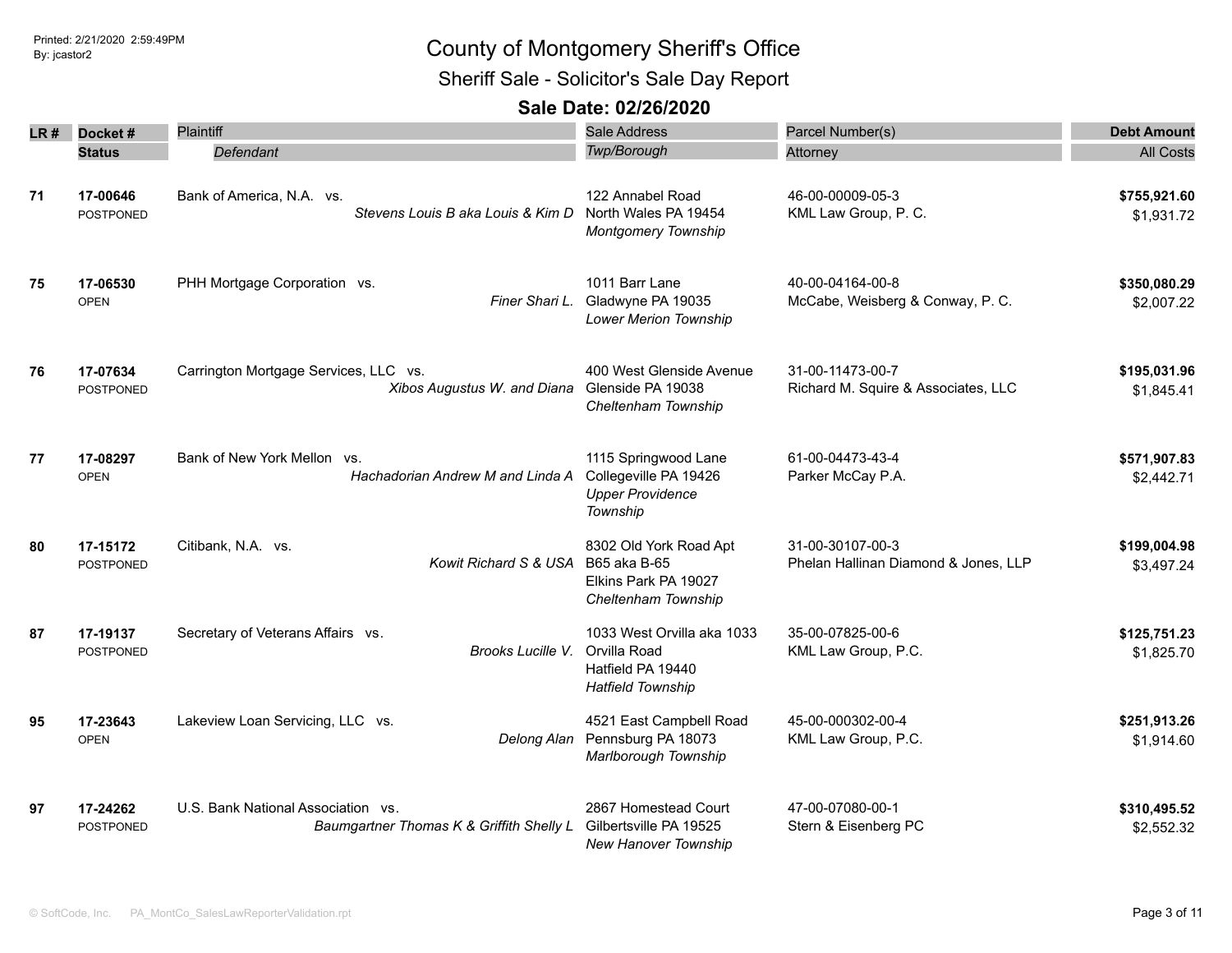Sheriff Sale - Solicitor's Sale Day Report

| LR # | Docket#                                         | Plaintiff                                                                                                                  | Sale Address                                                                                                   | Parcel Number(s)                                        | <b>Debt Amount</b>         |
|------|-------------------------------------------------|----------------------------------------------------------------------------------------------------------------------------|----------------------------------------------------------------------------------------------------------------|---------------------------------------------------------|----------------------------|
|      | <b>Status</b>                                   | Defendant                                                                                                                  | <b>Twp/Borough</b>                                                                                             | Attorney                                                | <b>All Costs</b>           |
| 107  | 18-02283<br><b>OPEN</b>                         | US Bank Trust N.A. vs.<br>Unknown Heirs/Administrators of the Estate of<br>Johnson, Lanette Renee a/k/a Lanette R. (dc'd)  | 1555 Lukens Avenue<br>Roslyn PA 19001<br>Abington Township                                                     | 30-00-39784-00-2<br>Manley Deas Kochalski LLC           | \$129,770.27<br>\$1,959.30 |
| 108  | 18-02841<br><b>OPEN</b>                         | COBA, Inc. vs.<br>Diehl Anne E.                                                                                            | 102 Larchwood Court<br>Collegeville PA 19426<br><b>Upper Providence</b><br>Township                            | 61-00-02834-01-2<br>Duane Morris, LLP                   | \$112,419.23<br>\$2,334.87 |
| 112  | 18-03799<br><b>POSTPONED</b><br>BY COURT        | U.S. Bank N.A. vs.<br>Keller, Edward J. Jr aka Edward J & Rebekah                                                          | 539 North Evans Street<br>Pottstown PA 19464<br>Pottstown Borough                                              | 16-00-08308-00-1<br>Hladkik Onorato & Federman, LLP     | \$169,912.47<br>\$1,767.73 |
| 120  | 18-07279<br><b>OPEN</b>                         | Nationstar Mortgage LLC vs.<br>Borzick Melissa & Bristol Douglas aka Douglas A.                                            | 65 Potts Drive<br>Pottstown PA 19464<br>Pottstown Borough                                                      | 16-00-22428-00-2<br>KML Law Group, P.C.                 | \$108,542.12<br>\$1,684.09 |
| 124  | 18-07947<br><b>POSTPONED</b><br><b>BY COURT</b> | Wilmington Savings Fund Society FSB vs.<br>White, Sr Derrick Andre & Nancy Marie                                           | 1353 Meadowview Drive<br>Pottstown PA 19464<br><b>Upper Pottsgrove Township</b>                                | 60-00-02039-11-5<br>Richard M. Squire & Associates, LLC | \$362,468.64<br>\$2,104.67 |
| 126  | 18-08592<br>POSTPONED<br><b>BY COURT</b>        | Wilmington Trust National Association vs.<br>Laffredo Michael                                                              | 200 Prince Frederick Street<br>Unit N <sub>2</sub><br>King of Prussia PA 19406<br><b>Upper Merion Township</b> | 58-00-15119-00-6<br>McCabe, Weisberg & Conway, LLC      | \$130,464.72<br>\$1,743.23 |
| 127  | 18-08721<br><b>OPEN</b>                         | Reverse Funding Mortgage LLC vs.<br>Kenworthy-Ward, Kelley Executrix of the Estate of<br>Jane M. Kenworthy (dec'd)         | 751 Cathcart Road<br>Blue Bell PA 19422<br><b>Whitpain Township</b>                                            | 66-00-00763-00-8<br>Stern & Eisenberg, PC               | \$377,947.39<br>\$2,654.37 |
| 129  | 18-12843<br><b>OPEN</b>                         | The Bank of New York Mellon vs.<br>McMullen John D. aka John Daniel & McMullen, John<br>M. aka John M. Jr Red Hill Borough | 160 West 2nd Street<br>Red Hill PA 18076                                                                       | 17-00-00790-00-3<br>Manley Deas Kochalski, LLC          | \$233,957.27<br>\$2,630.64 |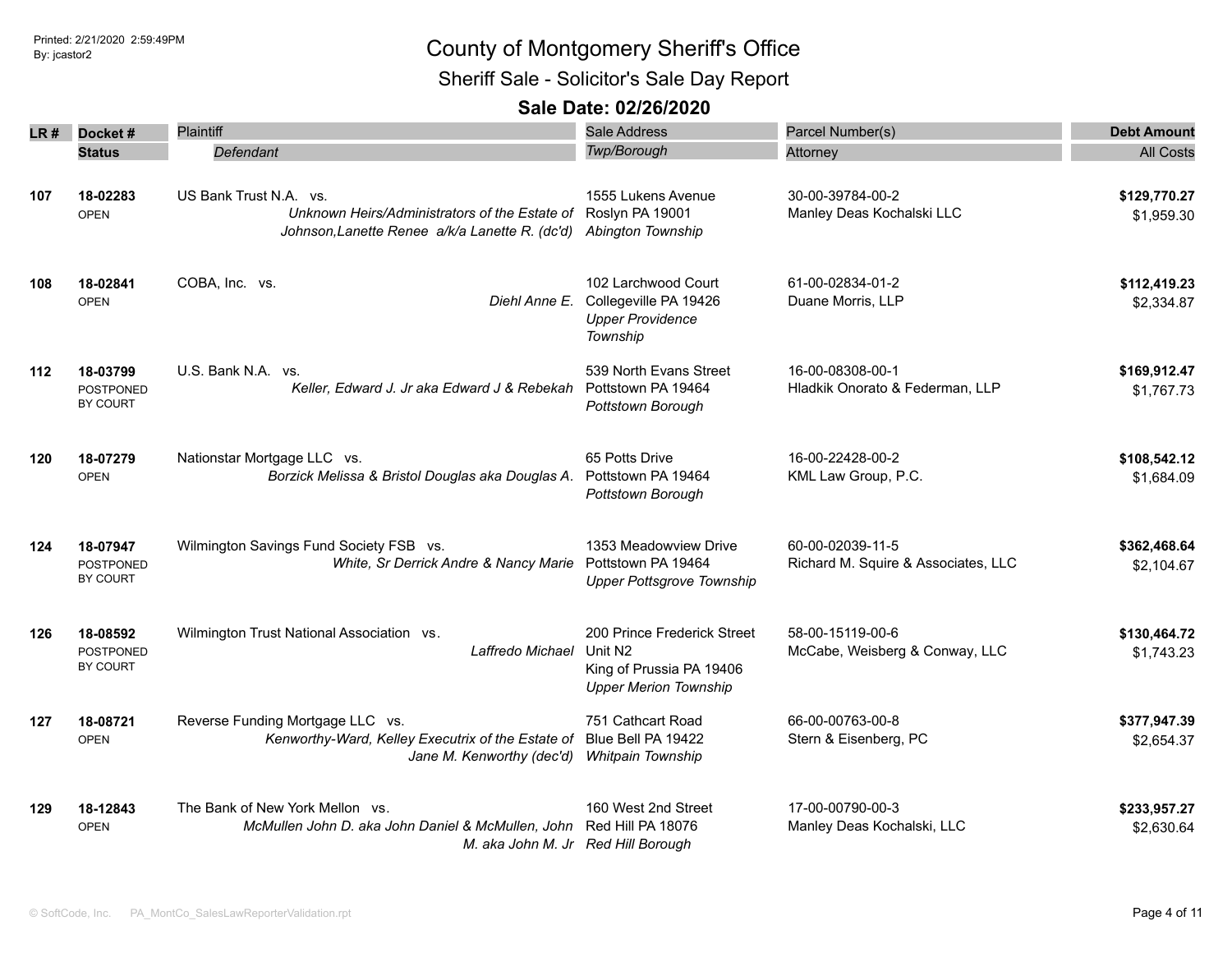Sheriff Sale - Solicitor's Sale Day Report

| LR # | Docket#                                    | <b>Plaintiff</b>                                                                  | Sale Address                                                                      | Parcel Number(s)                                         | <b>Debt Amount</b>         |
|------|--------------------------------------------|-----------------------------------------------------------------------------------|-----------------------------------------------------------------------------------|----------------------------------------------------------|----------------------------|
|      | <b>Status</b>                              | Defendant                                                                         | Twp/Borough                                                                       | Attorney                                                 | <b>All Costs</b>           |
| 132  | 18-14017<br><b>POSTPONED</b>               | Krish Investors LLC and 2508 Federal LLC vs.<br>Perry Kathleen & Sirianni Melissa | 2825 Cowpath Road<br>Hatfield PA 19440<br><b>Hatfield Township</b>                | 35-00-02662-00-3<br>Brown McGarry Nimeroff, LLC          | \$236,611.00<br>\$1,731.56 |
| 133  | 18-14050<br><b>POSTPONED</b><br>BY COURT   | Bayview Loan Servicing, LLC vs.                                                   | 322 Tuplehocken Avenue<br>Mills Glen C. Elkins Park PA 19027<br>Abington Township | 30-00-67988-00-4<br>KML Law Group, P.C.                  | \$214,931.46<br>\$1,983.23 |
| 137  | 18-16196<br><b>POSTPONED</b><br>BY COURT   | Wilmington Savings Fund Society vs.<br>Snowden Jr. Calvin R. & Dan Mei Ling       | 46 Brookside Road<br>Glenside PA 19038<br>Springfield Township                    | 52-00-02461-00-7<br><b>RAS Citron LLC</b>                | \$275,435.13<br>\$2,744.84 |
| 144  | 18-19853<br><b>OPEN</b>                    | Nationstar Mortgage LLC vs.<br>Miller George W. aka George                        | 119 North Second Street<br>North Wales PA 19454<br>North Wales Borough            | 14-00-02836-00-3<br>KML Law Group, P. C.                 | \$265,896.61<br>\$2,283.71 |
| 149  | 18-22047<br><b>BANKRUPTCY</b><br>POSTPONED | 1900 Capital Trust I vs.<br>Cox Desmond and Dierdre                               | 212 Preston Road<br>Flourtown PA<br>Springfield Township                          | 52-00-14887-00-1<br>Hill Wallack, LLP                    | \$395,512.64<br>\$2,301.89 |
| 152  | 18-22496<br><b>POSTPONED</b><br>BY COURT   | Wells Fargo Bank N.A. vs.<br>Moyer Michael D & Connie A                           | 597 Dotts Street<br>Pennsburg PA 18073<br>Pennsburg Borough                       | 15-00-00289-00-2<br>Phelan Hallinan Diamond & Jones, LLP | \$207,711.69<br>\$1,561.64 |
| 153  | 18-23135<br><b>POSTPONED</b><br>BY COURT   | WC Fund III, LLC vs.<br>Johnstone Lance                                           | 8109 Newbold Lane<br>Laverock PA 19038-7107<br>Cheltenham Township                | 31-00-20260-00-4<br>Stivale Law Offices, PLLC            | \$56,032.71<br>\$2,179.74  |
| 154  | 18-23340<br><b>POSTPONED</b>               | Citizens Bank, N.A. vs.<br>Desrocher Robert A & Desrocher Carrie L                | 1865 Osbourne Avenue<br>Willow Grove PA 19090<br><b>Abinaton Township</b>         | 30-00-50816-00-4<br>McCabe, Weisberg & Conway, P.C.      | \$190,158.68<br>\$1,824.83 |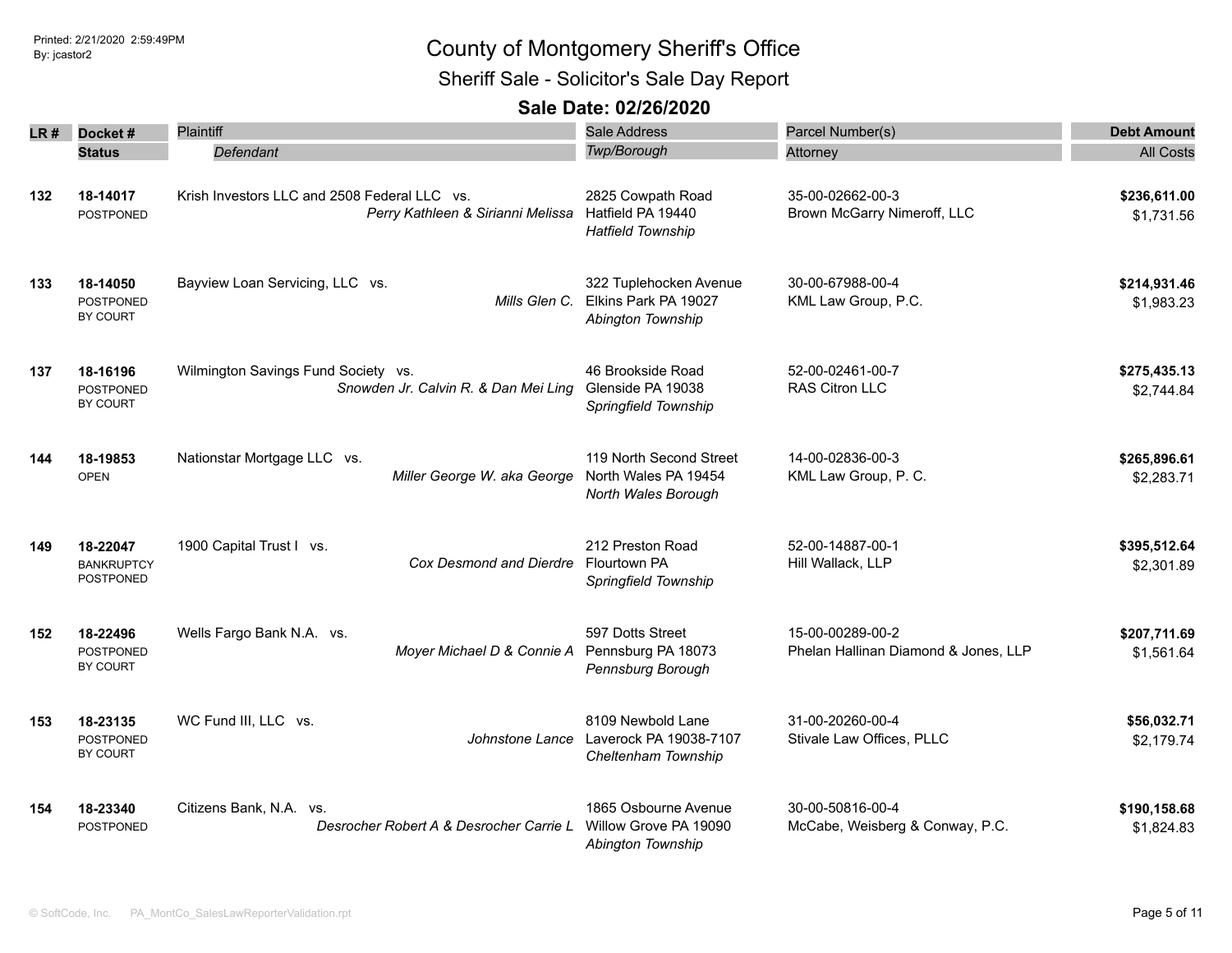Sheriff Sale - Solicitor's Sale Day Report

| LR # | Docket#                                  | <b>Plaintiff</b>                                                   | Sale Address                                                                             | Parcel Number(s)                                                        | <b>Debt Amount</b>         |
|------|------------------------------------------|--------------------------------------------------------------------|------------------------------------------------------------------------------------------|-------------------------------------------------------------------------|----------------------------|
|      | <b>Status</b>                            | Defendant                                                          | Twp/Borough                                                                              | Attorney                                                                | <b>All Costs</b>           |
| 155  | 18-23636<br><b>POSTPONED</b>             | Citizens Bank of Pennsylvania vs.<br>Resch Robert & Susan H.       | 220 Terminal Avenue<br>Erdenheim PA 19038<br>Springfield Township                        | 52-00-17329-00-7<br>Law Office of Gregory Javardian, LLC                | \$257,639.60<br>\$2,090.90 |
| 156  | 18-24533<br><b>POSTPONED</b>             | Quicken Loans Inc. vs.<br>Bock Alan R & Mary R                     | 12 Drexel Road<br>Hatboro PA 19040<br>Hatboro Borough                                    | 08-00-01432-00-9<br>KML Law Group, P.C.                                 | \$280,332.54<br>\$2,696.58 |
| 157  | 18-24546<br><b>OPEN</b>                  | Hatboro Federal Savings vs.<br>Diehl, Karl C. & Amanda             | 1523 Fort Washington<br>Avenue<br>Maple Glen PA 19002<br><b>Upper Dublin Township</b>    | 54-00-06667-00-2<br>Timoney Knox, LLP                                   | \$398,658.23<br>\$1,805.91 |
| 159  | 18-26297<br><b>OPEN</b>                  | Pennymac Loan Services, LLC vs.<br>Organski Linda                  | 620 Haws Avenue<br>Norristown PA 19401-3752<br>Norristown Borough                        | 13-00-15972-00-8<br>Phelan Hallinan Diamond & Jones, LLP                | \$152,987.19<br>\$1,883.67 |
| 160  | 18-26359<br><b>POSTPONED</b>             | The Grande at Riverview Condominium Association vs.<br>Conway Ryan | 350 West Elm Street<br><b>Unit 3311</b><br>Conshohocken PA 19428<br>Conshohocken Borough | 05-00-02680-67-2<br>Stark & Stark                                       | \$27,801.37<br>\$1,708.40  |
| 163  | 18-27515<br><b>OPEN</b>                  | Pennsylvania Housing Finance Agency vs.<br>Nguyen Antoine          | 2076 Hayward Avenue<br>Pennsburg PA 18073<br><b>Upper Hanover Township</b>               | 57-00-02668-46-3<br>KML Law Group, P.C.                                 | \$248,344.52<br>\$1,359.24 |
| 166  | 18-29003<br><b>POSTPONED</b><br>BY COURT | REO Trust 2017-RPL1 vs.<br>Quarles Antionette A.                   | 1814 Graham Lane<br>Elkins Park PA 19027<br>Cheltenham Township                          | 31-00-12172-00-1<br>Richard M. Squire & Associates, LLC                 | \$202,496.78<br>\$1,545.74 |
| 177  | 19-03297<br><b>OPEN</b>                  | LSF9 Master Participation Trust vs.<br>Miller Yvonne               | 302 Lorimer Drive<br>Wyncote PA 19095<br>Cheltenham Township                             | 31-00-18010-00-4<br>Law Offices of Weltman, Weinberg &<br>Reis Co., LPA | \$218,497.51<br>\$2,178.64 |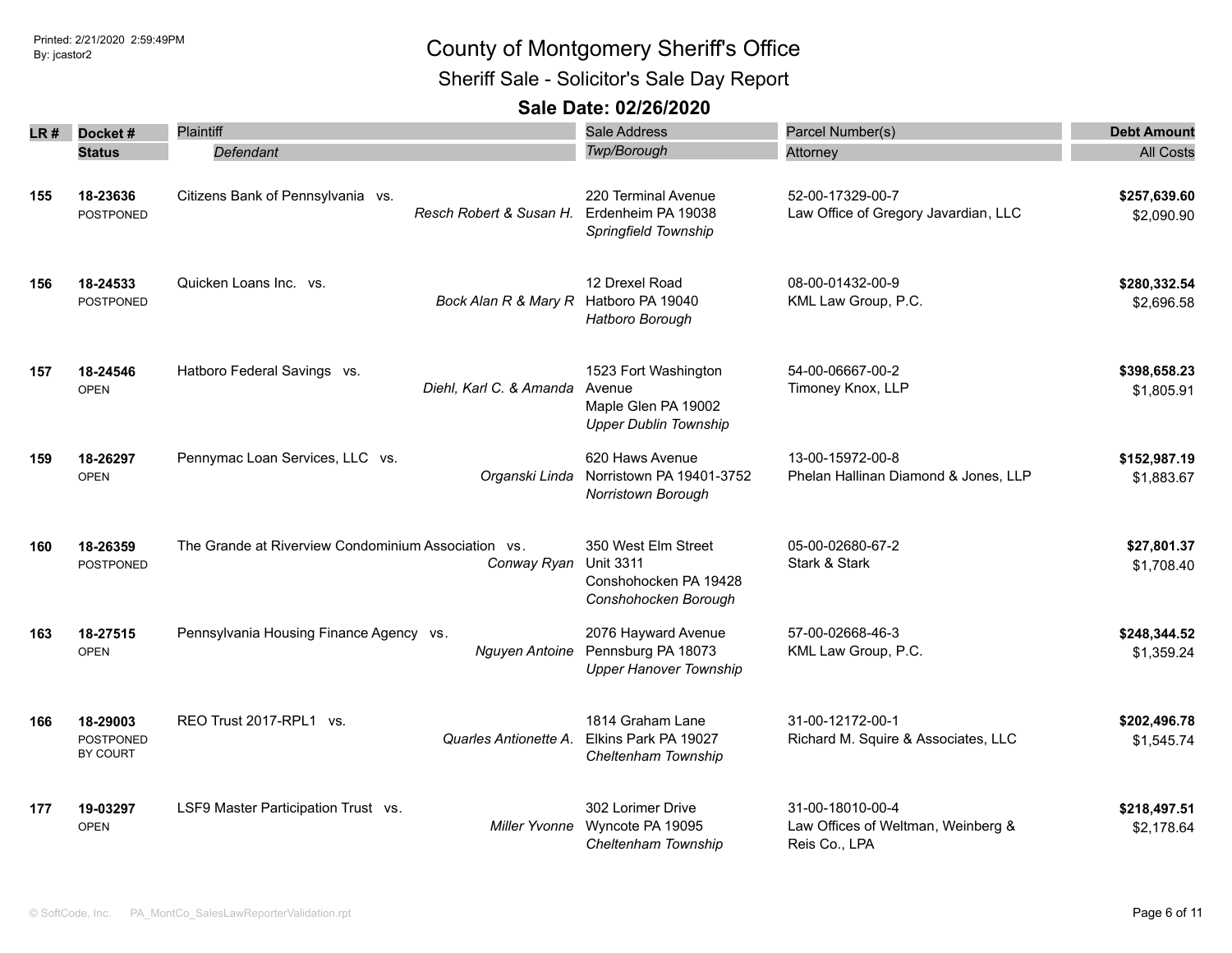Sheriff Sale - Solicitor's Sale Day Report

| LR # | Docket#                                    | Plaintiff                                                                                                     | <b>Sale Address</b>                                                              | Parcel Number(s)                                         | <b>Debt Amount</b>           |
|------|--------------------------------------------|---------------------------------------------------------------------------------------------------------------|----------------------------------------------------------------------------------|----------------------------------------------------------|------------------------------|
|      | <b>Status</b>                              | Defendant                                                                                                     | Twp/Borough                                                                      | Attorney                                                 | <b>All Costs</b>             |
| 178  | 19-03366<br><b>OPEN</b>                    | U.S. Bank National Association vs.<br>Rhodes Deidre Lynn aka Deidre L.                                        | 401 East Basin Street<br>Norristown PA 19401<br>Norristown Borough               | 13-00-04188-00-2<br>KML Law Group, P.C.                  | \$88,919.97<br>\$1,997.09    |
| 180  | 19-04111<br><b>OPEN</b>                    | Wells Fargo Bank, N.A. vs.<br>Dickerson Lucille aka Lucille W. & Arthur (dc'd)                                | 1125 Arboretum Road<br>Wyncote PA 19095<br>Cheltenham Township                   | 31-00-00463-00-1<br>Manley Deas Kochalski, LLC           | \$128,797.89<br>\$2,541.66   |
| 184  | 19-04606<br><b>POSTPONED</b>               | Pingora Loan Servicing, LLC vs.<br>Urbinati Scott A & Blake Linda A                                           | 106 Grays Lane<br>Lansdale PA 19446-6409<br><b>Montgomery Township</b>           | 46-00-00943-40-6<br>Phelan Hallinan Diamond & Jones, LLP | \$300,576.26<br>\$2,000.51   |
| 185  | 19-04720<br><b>BANKRUPTCY</b><br>POSTPONED | Wilmington Trust National Association vs.<br>Philmont Avenue Lower Moreland, LP                               | 2381 Philmont Avenue<br>Huntingdon Valley PA<br>19006<br>Lower Moreland Township | 41-00-06952-00-9<br>Ballard Spahr, LLP                   | \$7,045,245.79<br>\$3,184.34 |
| 187  | 19-04939<br><b>POSTPONED</b>               | Lakeview Loan Servicing, LLC vs.<br><b>Thomas Gennevieve</b>                                                  | 1907 Rahway Avenue<br>Norristown PA 19401<br><b>East Norriton Township</b>       | 33-00-07237-00-2<br>KML Law Group, P.C.                  | \$73,726.56<br>\$1,770.19    |
| 190  | 19-05041<br><b>POSTPONED</b>               | Bayview Loan Servicing, LLC vs.<br>McQuay Herbert J                                                           | 505 West Cheltenham<br>Avenue<br>Cheltenham PA 19012<br>Cheltenham Township      | 31-00-05443-00-7<br>KML Law Group, P.C.                  | \$190,706.99<br>\$1,485.80   |
| 193  | 19-05893<br><b>OPEN</b>                    | Citizens Bank, N.A. s/b/m to Citizens Bank of<br>Pennsylvania vs.<br>Arana Lyle C & Deborah Abington Township | 1541 Fitzwatertown Road<br>Willow Grove PA 19090                                 | 30-00-21128-00-1<br>Law Office of Gregory Javardian, LLC | \$41,894.98<br>\$2,210.85    |
| 194  | 19-05906<br><b>OPEN</b>                    | Embrace Home Loans, Inc. vs.<br>Whitman Jill D & M Christopher                                                | 4158 Alana Lane<br>Collegeville PA 19426<br>Skippack Township                    | 51-00-00002-17-2<br>KML Law Group, P.C.                  | \$204,833.79<br>\$2,179.49   |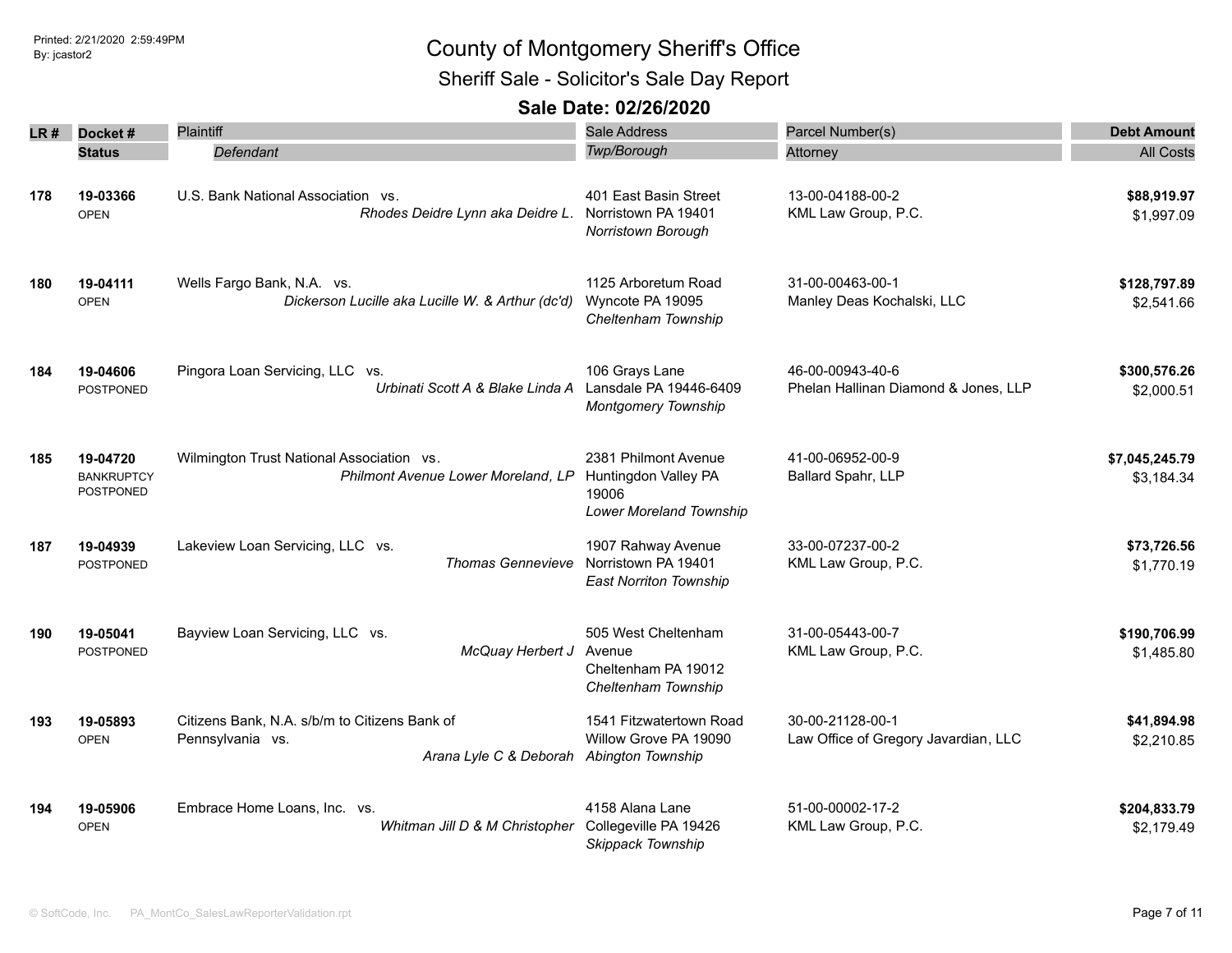Sheriff Sale - Solicitor's Sale Day Report

| LR # | Docket#                      | Plaintiff                                                                                                                                                       | <b>Sale Address</b>                                                                   | Parcel Number(s)                                                            | <b>Debt Amount</b>         |
|------|------------------------------|-----------------------------------------------------------------------------------------------------------------------------------------------------------------|---------------------------------------------------------------------------------------|-----------------------------------------------------------------------------|----------------------------|
|      | <b>Status</b>                | Defendant                                                                                                                                                       | Twp/Borough                                                                           | Attorney                                                                    | <b>All Costs</b>           |
| 198  | 19-06289<br><b>OPEN</b>      | Reverse Mortgage Solutions, Inc. vs.<br>Green, Charlotte Soley in Her Capacity as Heir of Willow Grove PA 19090<br>Mabel Harris (dec'd) et al Abington Township | 1649 Arnold Avenue                                                                    | 30-00-02312-00-7<br>KML Law Group, P.C.                                     | \$179,526.47<br>\$1,946.37 |
| 199  | 19-06882<br><b>OPEN</b>      | Citadel Federal Credit Union vs.<br><b>Moore Matthew George</b>                                                                                                 | 110 Lawrence Drive<br>Gilbertsville PA 19525<br>New Hanover Township                  | 47-00-05410-37-2<br>Martha E. Von Rosenstiel, P.C.                          | \$21,287.24<br>\$1,343.20  |
| 204  | 19-07640<br><b>OPEN</b>      | Nationstar Mortgage LLC d/b/a Mr. Cooper vs.<br>Brousse, Jacqueline Soley in Her Capacity as Heir of<br>Elaine Simone (dec'd) et al                             | 3847 Germantown Pike<br>Collegeville PA 19426<br><b>Lower Providence</b><br>Township  | 43-00-05389-00-4<br>KML Law Group, P.C.                                     | \$219,102.35<br>\$2,072.03 |
| 206  | 19-12095<br><b>OPEN</b>      | Specialized Loan Servicing LLC vs.<br>Collopy Robert L. III                                                                                                     | 1865 Lukens Avenue<br>Willow Grove PA 19090<br>Abington Township                      | 30-00-39868-00-8<br>Shapiro & DeNardo, LLC                                  | \$210,864.40<br>\$1,927.21 |
| 209  | 19-12369<br><b>OPEN</b>      | Key Bank vs.<br>Bass David                                                                                                                                      | 1210 Grosser Road<br>Gilbertsville PA 19525<br>Douglass Township                      | 32-00-02520-00-4<br>KML Law Group, P.C.                                     | \$17,752.69<br>\$1,870.69  |
| 214  | 19-14024<br><b>OPEN</b>      | Wells Fargo Bank, N.A. vs.<br>Albertson, Daniel P. & USA                                                                                                        | 483 Tanner Way<br>Lansdale PA 19446<br>Towamencin Township                            | 53-00-08492-54-5<br>Manley Deas Kochalski, LLC                              | \$231,808.39<br>\$2,613.87 |
| 216  | 19-14217<br>POSTPONED        | Firstrust Bank vs.<br>Moss Jacqueline & Goss Peter Craig                                                                                                        | 570 Cottman Street Unit 2<br>aka 570-72 Cottman Ave<br>Unit #2<br>Cheltenham PA 19012 | 31-00-26521-00-7<br>Weber Gallagher Simpson Stapleton<br>Fires & Newby, LLP | \$239,179.39<br>\$2,307.63 |
| 218  | 19-14332<br><b>POSTPONED</b> | U.S. Bank National Association vs.<br>Nierhaus Deborah                                                                                                          | Cheltenham Township<br>530 Chestnut Street<br>Pottstown PA 19464<br>Pottstown Borough | 16-00-05704-00-4<br>Hladik Onorato and Federman, LLP                        | \$107,893.43<br>\$1,834.66 |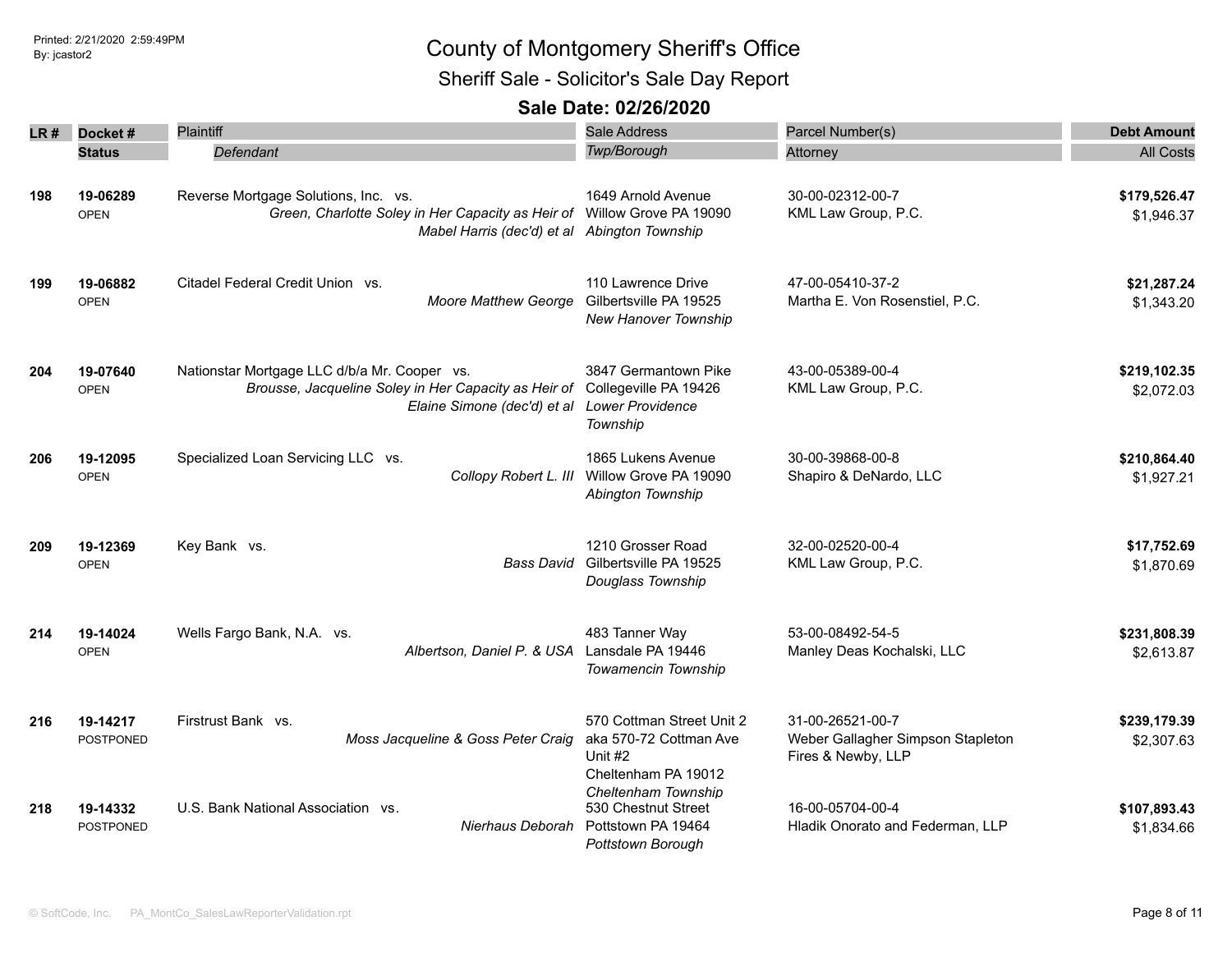Sheriff Sale - Solicitor's Sale Day Report

| LR # | Docket#                      | Plaintiff                                                                                                                                                | <b>Sale Address</b>                                                                        | Parcel Number(s)                                         | <b>Debt Amount</b>         |
|------|------------------------------|----------------------------------------------------------------------------------------------------------------------------------------------------------|--------------------------------------------------------------------------------------------|----------------------------------------------------------|----------------------------|
|      | <b>Status</b>                | Defendant                                                                                                                                                | Twp/Borough                                                                                | Attorney                                                 | <b>All Costs</b>           |
| 219  | 19-14436<br><b>OPEN</b>      | Midfirst Bank vs.<br>Smith Thomas                                                                                                                        | 104 West Hartranft<br>Boulevard<br>East Norriton PA 19401<br><b>East Norriton Township</b> | 33-00-03862-00-2<br>KML Law Group, P.C.                  | \$235,041.54<br>\$1,920.41 |
| 230  | 19-17393<br><b>OPEN</b>      | Bank of America, N.A., Successor by Merger to<br>Countrywide Home Loans Servicing, LP vs.<br>Rumford Maria Anna aka Maria A. & Terry Lee aka<br>Terry L. | 521 West Fifth Street<br>Pennsburg PA 18073<br><b>Upper Hanover Township</b>               | 57-00-00532-00-5<br>KML Law Group P.C.                   | \$10,928.63<br>\$1,782.48  |
| 231  | 19-17457<br><b>OPEN</b>      | Bank of America N.A. vs.<br>Lingenfelter Marjorie                                                                                                        | 308 Township Line Road<br>Schwenksville PA 19473<br>Perkiomen Township                     | 48-00-02188-00-5<br>KML Law Group P.C.                   | \$236,017.75<br>\$2,180.83 |
| 233  | 19-17913<br><b>OPEN</b>      | Wells Fargo Bank, N.A. vs.<br>Magrann Mark & Christy                                                                                                     | 239 Cricklewood Circle<br>Lansdale PA 19446<br>Montgomery Township                         | 46-00-00666-67-4<br>Phelan Hallinan Diamond & Jones, LLP | \$221,719.09<br>\$1,940.55 |
| 236  | 19-18234<br><b>OPEN</b>      | Ditech Financial LLC<br>VS.<br>Peciaro Michael D. aka Michael & Beth A.                                                                                  | 2939 Sunset Avenue<br>Norristown PA 19403-4410<br><b>East Norriton Township</b>            | 33-00-08677-00-2<br>Phelan Hallinan Diamond & Jones, LLP | \$112,177.65<br>\$2,110.89 |
| 237  | 19-18421<br><b>POSTPONED</b> | PHH Mortgage Corporation vs.<br>Brown Minyette M & Stephen D                                                                                             | 7440 New Second Street<br>Elkins Park PA 19027<br>Cheltenham Township                      | 31-00-20467-00-4<br>Stern & Eisenberg PC                 | \$192,428.34<br>\$2,016.74 |
| 238  | 19-19211<br><b>OPEN</b>      | Keybank, NA s/b/m First Niagra Bank, NA vs.<br>Horter Thomas E aka Thomas                                                                                | 431 Cherry Street<br>Pottstown PA 19464<br>Pottstown Borough                               | 16-00-05160-00-8<br>KML Law Group, PC                    | \$54,840.77<br>\$1,819.51  |
| 239  | 19-19390<br><b>OPEN</b>      | PNC Bank, National Associaiton vs.<br>Sykes Jamie & Jennifer E                                                                                           | 827 Spring Street<br>Royersford PA 19468-1821<br><b>Limerick Township</b>                  | 37-00-04693-00-4<br>Phelan Hallinan Diamond & Jones, LLP | \$147,639.76<br>\$1,794.85 |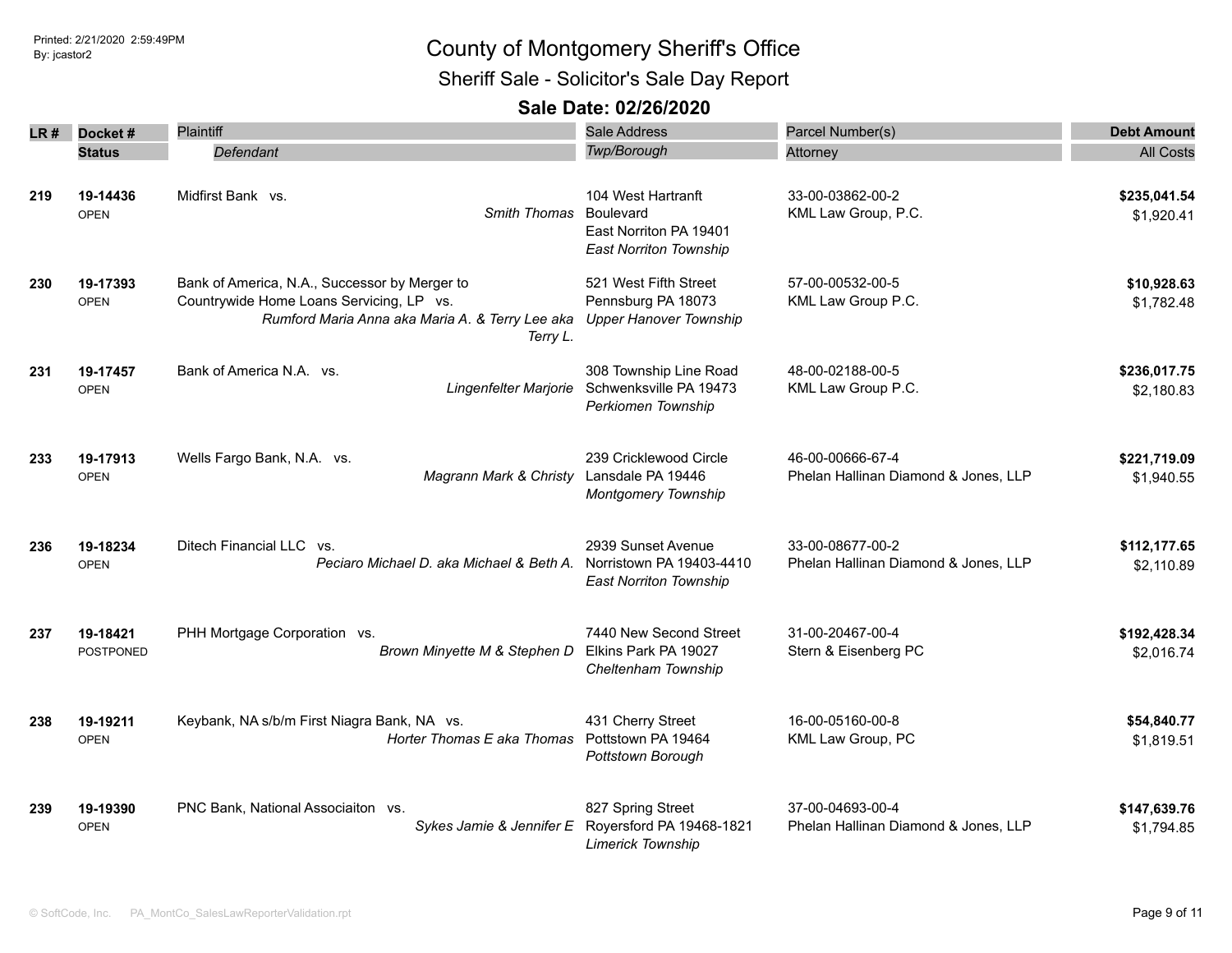Sheriff Sale - Solicitor's Sale Day Report

| LR # | Docket#                                  | Plaintiff                                                                                                                | Sale Address                                                                    | Parcel Number(s)                                         | <b>Debt Amount</b>         |
|------|------------------------------------------|--------------------------------------------------------------------------------------------------------------------------|---------------------------------------------------------------------------------|----------------------------------------------------------|----------------------------|
|      | <b>Status</b>                            | Defendant                                                                                                                | Twp/Borough                                                                     | Attorney                                                 | <b>All Costs</b>           |
| 241  | 19-19528<br><b>OPEN</b>                  | The Bank of New York Mellon as Trustee for CWABS, Inc<br>Asset-Backed Certificates, Series 2007-2 vs.<br>Pukowsky Alison | 624 Church Street<br>Royersford PA 19468<br>Royersford Borough                  | 19-00-00584-00-9<br>Hladik Onorato & Federman, LLP       | \$282,489.41<br>\$1,823.57 |
| 243  | 19-20008<br><b>OPEN</b>                  | Quicken Loans Inc. vs.<br>Forgrove Arlean                                                                                | 1926 Clearview Avenue<br>Norristown PA 19403<br><b>West Norriton Township</b>   | 63-00-01357-00-2<br>Stern & Eisenberg, P.C.              | \$142,139.96<br>\$2,126.19 |
| 244  | 19-20089<br><b>OPEN</b>                  | PHH Mortgage Corporation vs.<br>Whitson Jesse A & Linda K                                                                | 114 West Front Street<br>Bridgeport PA 19405<br><b>Bridgeport Borough</b>       | 02-00-02884-00-3<br>Stern & Eisenberg, P.C.              | \$177,639.07<br>\$2,137.11 |
| 245  | 19-20330<br><b>OPEN</b>                  | LoanCare, LLC vs.<br>Antenucci Michael R. & Stephanie K.                                                                 | 3 Byron Way<br>Pottstown PA 19464-7218<br>Lower Pottsgrove Township             | 42-00-00749-16-5<br>Phelan Hallinan Diamond & Jones, LLP | \$204,834.75<br>\$1,532.05 |
| 248  | 19-20734<br><b>POSTPONED</b><br>BY COURT | Legacy Capital Loan Fund LLC vs.<br><b>DDMFlips LLC</b>                                                                  | 534 Limerick Center Road<br>Gilbertsville PA 19525<br><b>Limerick Township</b>  | 37-00-02044-00-7<br>Mester & Schwartz PC                 | \$349,963.07<br>\$2,821.68 |
| 252  | 19-20871<br><b>OPEN</b>                  | Bayview Loan Servicing, LLC vs.                                                                                          | 455 Copper Beach Circle<br>Ray, Kay Elkins Park PA 19027<br>Cheltenham Township | 31-00-07298-15-9<br>KML Law Group, P.C.                  | \$310,256.53<br>\$2,777.82 |
| 253  | 19-20946<br><b>OPEN</b>                  | PHH Mortgage Corporation vs.<br>Baradziej Michael & Patricia                                                             | 1146 Johnston Avenue<br>Roslyn PA 19001<br>Abington Township                    | 30-00-34612-00-8<br>Stern & Eisenberg PC                 | \$123,623.86<br>\$2,359.74 |
| 254  | 19-21446<br><b>OPEN</b>                  | Wells Fargo Bank, N.A. vs.<br>Fazio Joseph & Knauft David Jr.                                                            | 1438 Walnut Street<br>Norristown PA 19401-3512<br>Norristown Borough            | 13-00-37544-00-9<br>Phelan Hallinan Diamond & Jones, LLP | \$126,058.34<br>\$2,033.23 |